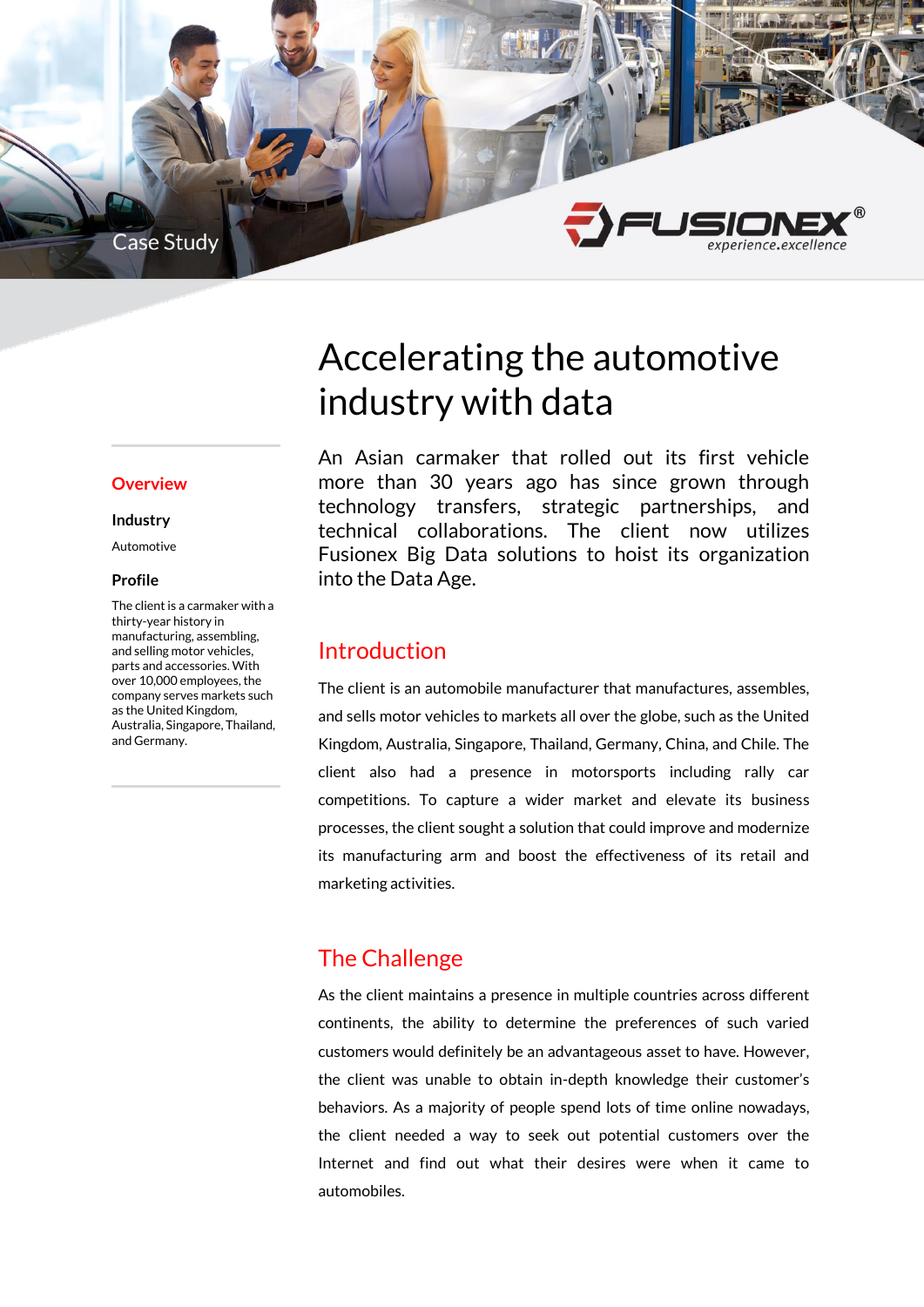Insight into what car owners want would give the company an edge in manufacturing automobiles to meet the specific demands that specific markets are clamoring for. If answered, questions such as which cars would do better in which countries would vastly improve the client's chances of formulating more precise strategies when entering the markets of certain countries.

As an automobile manufacturer, the client operated several plants that build components such as engine cylinder blocks, crankshafts, and camshafts. The combined annual production capacity of these plants amounts to almost 400,000 vehicles. Even with these impressive numbers, they were nevertheless still seeking ways to improve their manufacturing processes.

During the manufacturing process, a great part of production loss was due to machine downtime. As such, the company needed to optimize uptimes without sacrificing productivity during times when maintenance or replacement works were carried out. Energy optimization was also on the cards as the client wanted to keep manufacturing costs low to stay competitive in a borderless world.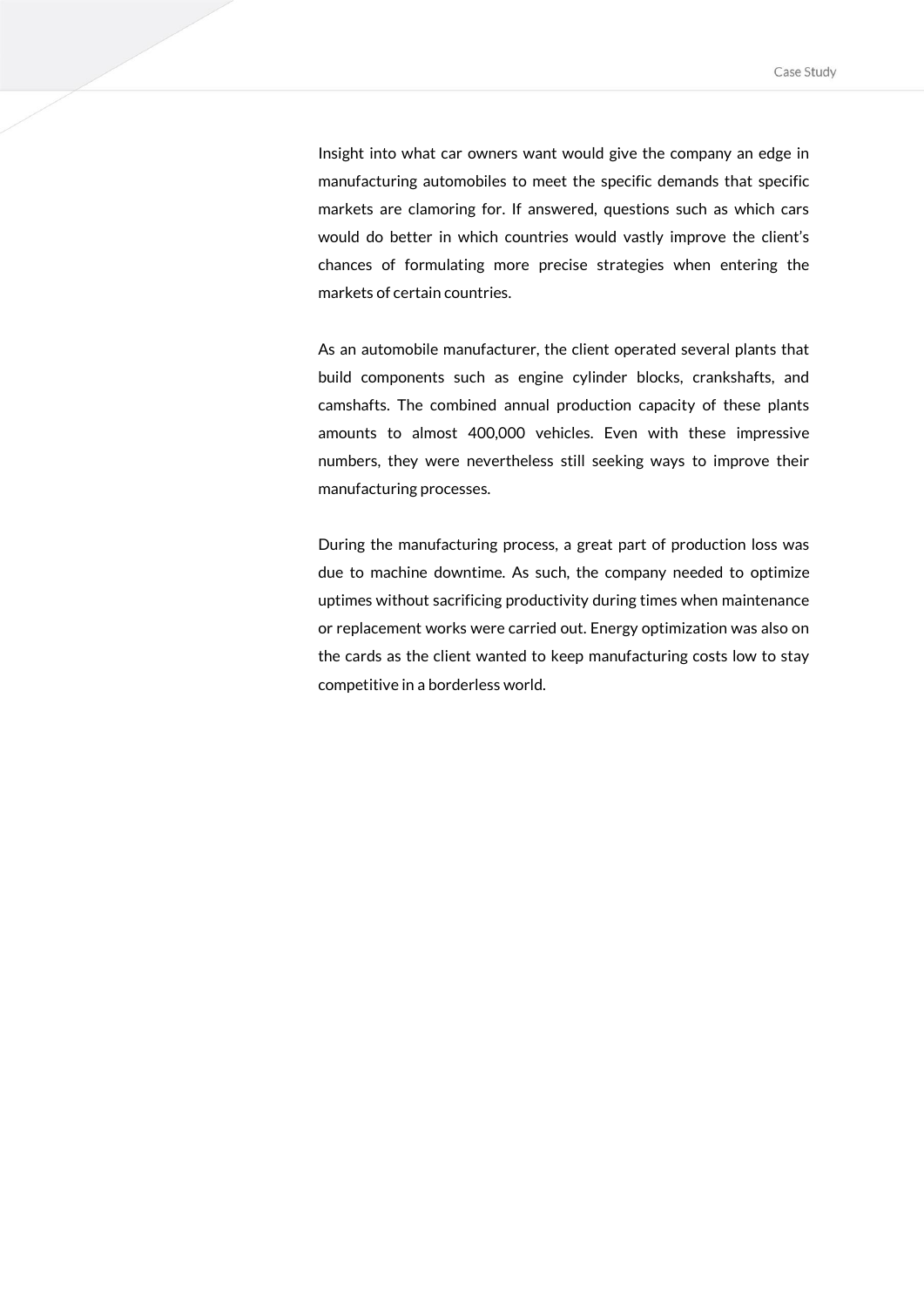### The Solution

Through the use of data collection and analysis, the company was able to keep an eye on online chatter regarding automobiles and mentions of their brand. Fusionex Big Data Analytics was able to offer an end-to-end solution that taps into various social media networks and platforms, extract information, and cleanse the data of inaccuracies, irrelevancies, and duplicates, then displayed to the client in the form of user-friendly visualizations.

As the intelligent BDA platform could help identify trends that would impact the future of the automotive industry, this gave the client the ability to not only determine the current state of the market but also allowed its decision makers to peer into the future and garner insights to formulate its corporate strategies and actions.

Fusionex BDA was also beneficial when deployed together with Internet of Things devices that allowed for the monitoring of machines at the client's plants. Factors such as temperature, vibrations, pressure, and many other variables could be recorded over time and maintenance and replacement schedules could be further fine-tuned to minimize machine downtimes.

This gave the client an invaluable ability to forecast ahead of time as to when a machine would likely begin experiencing wear and tear or malfunction. By adjusting when to replace industrial parts or remove a machine from the assembly line before it breaks down, the client was able to maintain a fully efficient shop floor and greatly minimize the chances of accidents occurring due to machine malfunction.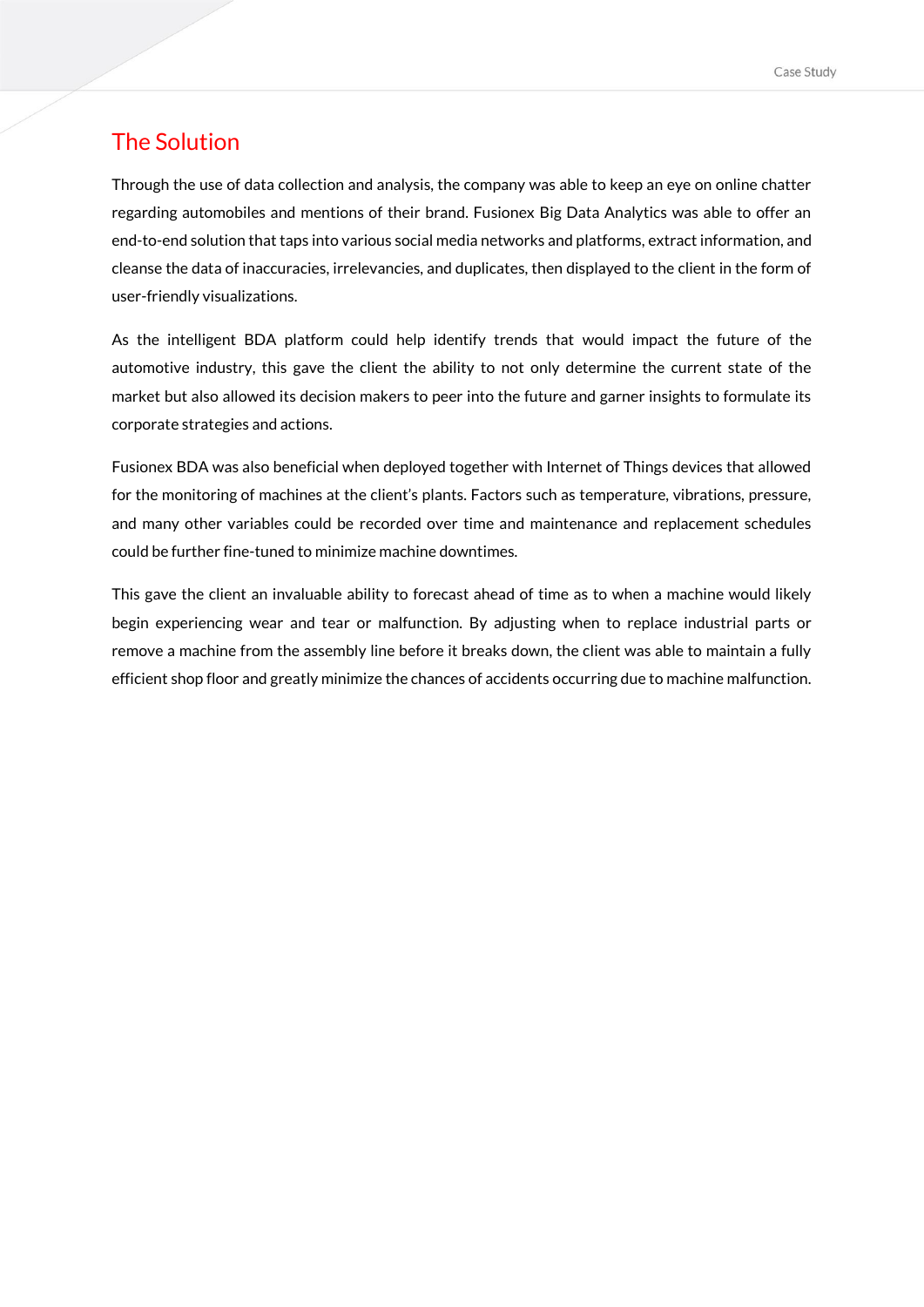### The Benefits

By utilizing Fusionex Big Data Analytics, the client could now better understand market sentiments, improve its production efficiency, and greatly reduce production costs.

**Better targeted products and giving customers what they want.** Following through on the insights derived from gathering online data, the client could identify which specific features a greater number of their customers wanted and possibly implement these features in their next product. Some of these features include a one-push engine start button, better handbrakes, and safety functions. By going through their customer data, the client found that white was the favorite car color of their buyers. They could also determine which outlets should carry more family cars and which should stock more cars geared towards working professionals.

**More interactive marketing efforts:** The client could leverage social media and other online platforms to engage in campaign analytics where markets could be tested before releasing a product to gauge the level of feedback from customers. In identifying which products were more suited to which markets, it also helped prevent the overstocking of unpopular car models in a certain countries or distribution centers. As a result of these targeted promotions, sales success rates increased by 35%.

**Reduce costs at manufacturing plants to increase cost competitiveness:** From collating an immense amount of data regarding its shop floor operations, the client was able to engage in optimizing its manufacturing process and keep the cost of raw materials and utilities were low. As they could more accurately ascertain the levels of wear and tear of their machines, preventative measures could be carried out before breakdowns occurred. Thanks to data analytics, cost wastage at the client's plants was reduced by 70%.

#### Summary

Following the deployment of Fusionex Big Data Analytics, the client succeeded in better understanding what its customers truly wanted and tailor its offerings to cater to match its diverse customer base. This led to an increase in the number of sales as well as satisfied car owners. With their revenue boosted and costs kept low thanks to more efficiently run production facilities, the client could gear up for the competitiveness ahead as it enters new markets and gain a leg up on other less data-adept carmakers.

–END –